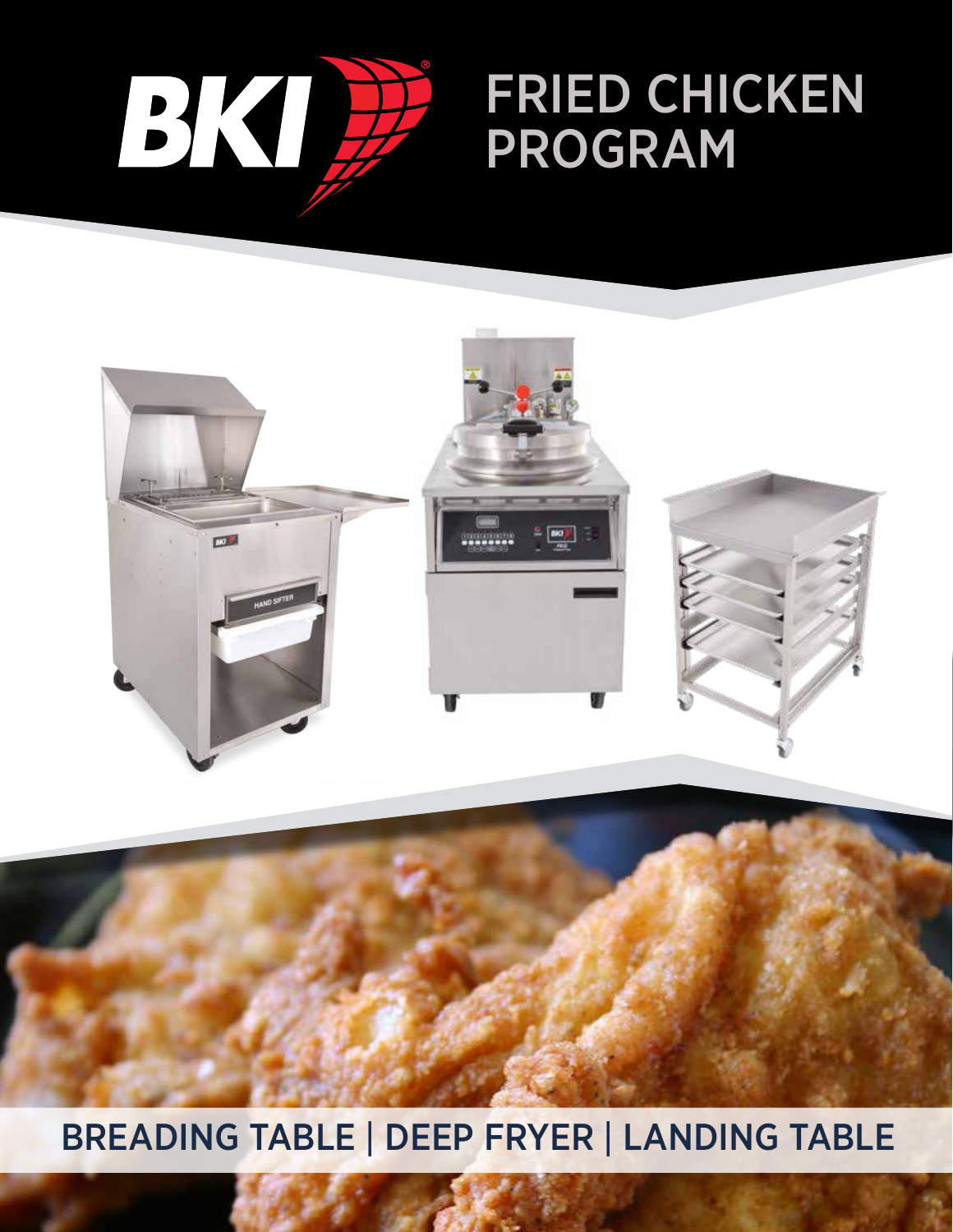# *Prep Your Chicken*

1

The BKI® BT-24M breading table is the perfect companion to the full line of fryers. These breading tables are compact and portable for breading and preparing product for frying. Our breading system is designed to produce a consistent product while reducing breading costs. A spring-loaded hinged marinade basket makes delivering raw product into the breading lug easy. A hand sifter separates dough balls, promoting consistency in the sifted breading.





BKI® fryers are simple, safe, and economical. Our highquality construction stands up to the heaviest use while our exceptional pricing provides the best value in the industry.

**BG** 

HAND SIFTER

BKI offers a wide range of fryer types and sizes for every type of operation. Models are available in pressure and open styles with auto-lift, and manual, touchpad or touchscreen controls.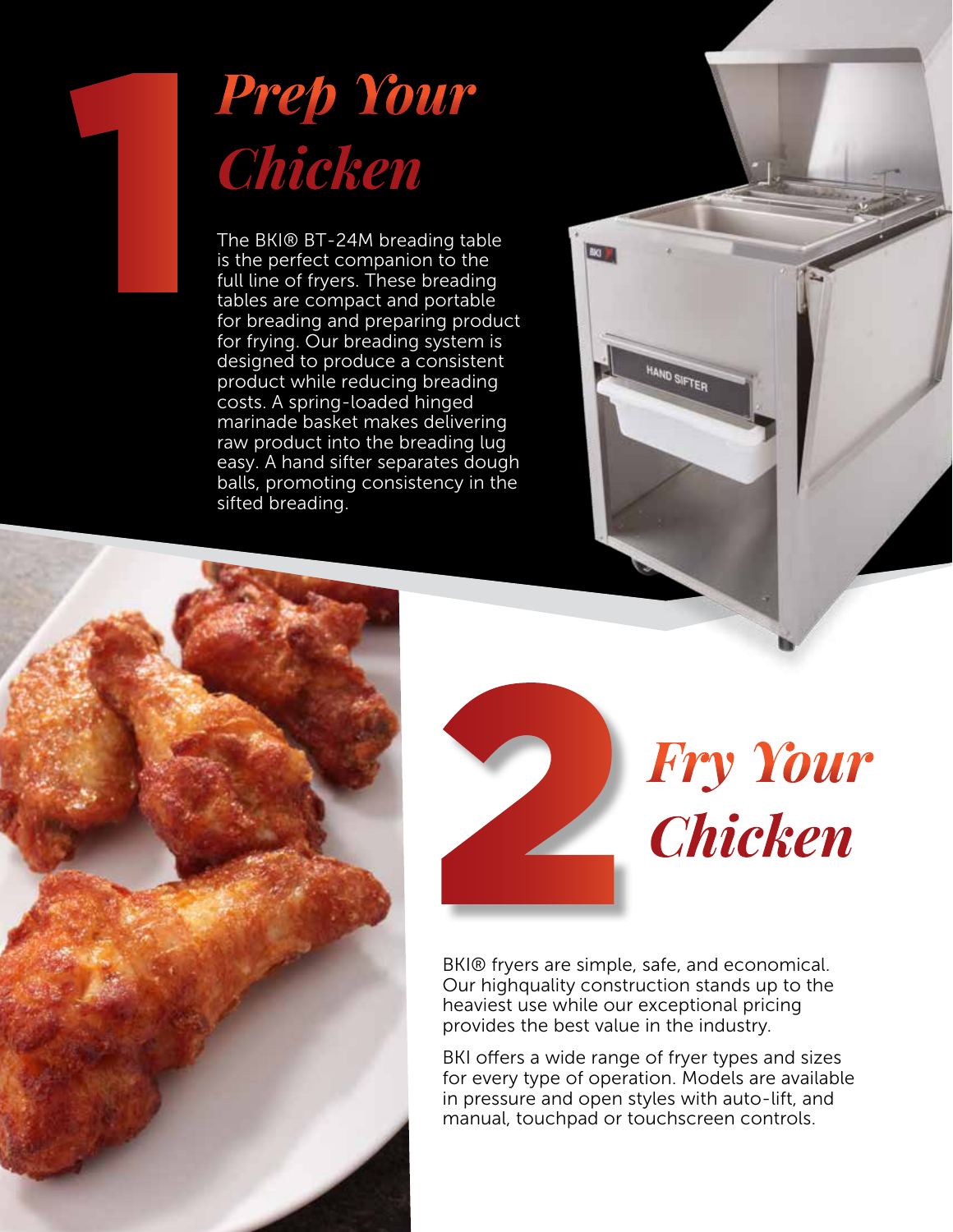#### BLF OPEN VAT FRYERS

Want an easy way to create consistently delicious food every single time? Then you actually want a BKI® BLF series fryer. These extralarge electric auto-lift fryers are designed for long life, high product volume and simple operation.

The BLF series of fryers cook up to 24 lb (10.8 kg) of product with our optional grande basket in one cycle and holds 75 lb (34 kg) of oil. Choose from manual rotary controls or touchpad controls for easy programming and one-touch cooking.



#### FKG PRESSURE FRYERS

Is it time to up your game in your food offerings?

The BKI® FKG fryer cooks up to 24 lb (10.8 kg) of product with our optional grande basket in one cycle and holds 75 lb (34 kg) of oil. The workhorse of pressure fryers, this extra large natural gas operated pressure fryer is designed for high volume, simple operation and long life. Choose from mulitple control options.



# *Serve Your Chicken*

The LTS landing table is designed to easily transport<br>product from fryers to hot